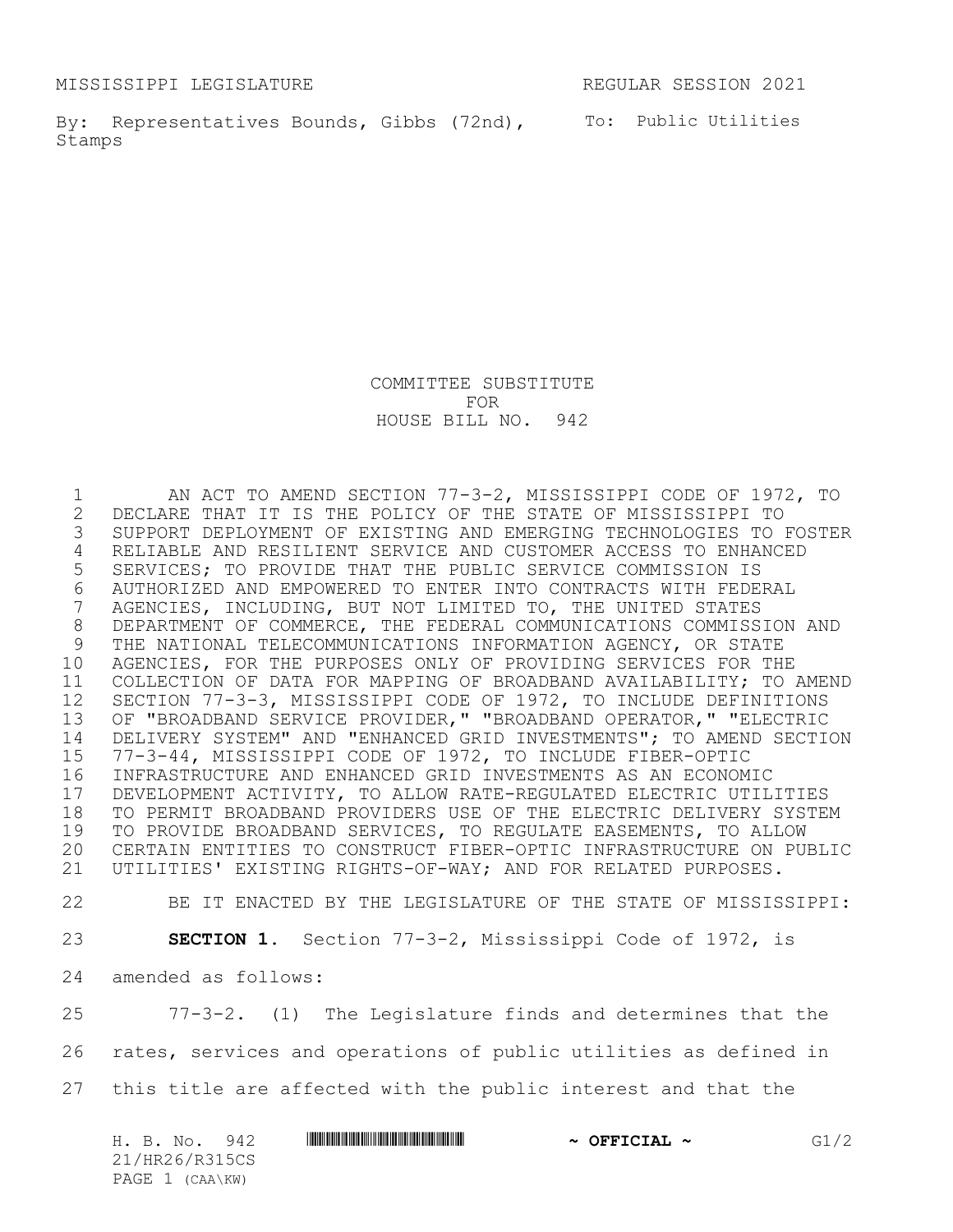availability of an adequate and reliable service by such public utilities to the people, economy and government of the State of Mississippi is a matter of public policy. The Legislature hereby declares to be the policy of the State of Mississippi:

 (a) To provide fair regulation of public utilities in the interest of the public;

 (b) To promote the inherent advantage of regulated public utilities;

 (c) To promote adequate, reliable and economical service to all citizens and residents of the state;

 (d) To provide just and reasonable rates and charges for public utility services without unjust discrimination, undue preferences or advantages, or unfair or destructive competitive practices and consistent with long-term management and conservation of energy resources by avoiding wasteful, uneconomic and inefficient uses of energy;

 (e) To encourage and promote harmony between public utilities, their users and the environment;

 (f) To foster the continued service of public utilities on a well-planned and coordinated basis that is consistent with the level of service needed for the protection of public health and safety and for the promotion of the general welfare;

 (g) To cooperate with other states and the federal government in promoting and coordinating interstate and intrastate public utility service and reliability;

H. B. No. 942 \*HR26/R315CS\* **~ OFFICIAL ~** 21/HR26/R315CS PAGE 2 (CAA\KW)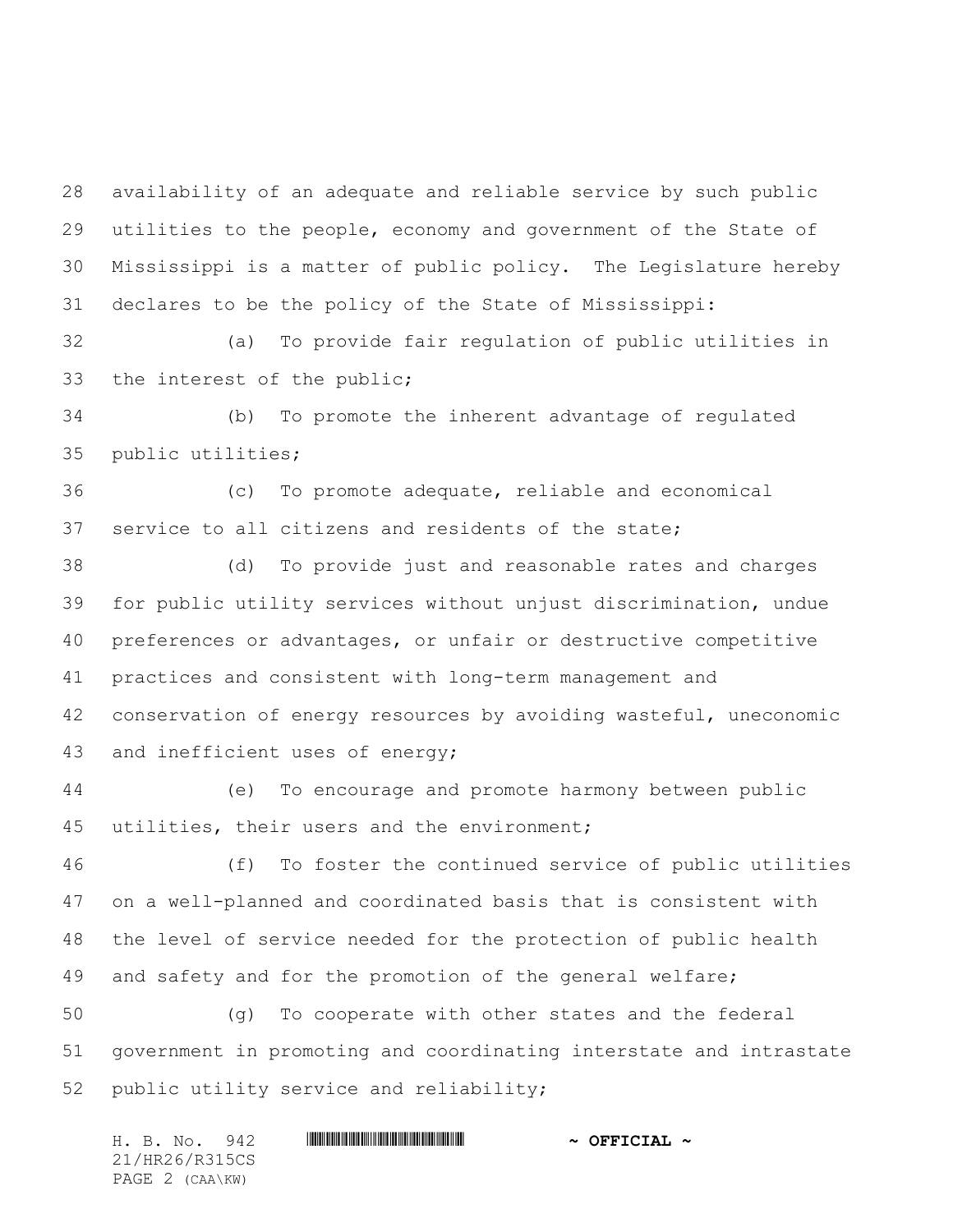(h) To encourage the continued study and research for new and innovative rate-making procedures which will protect the state, the public, the ratepayers and the utilities, and where possible reduce the costs of the rate-making process; and

 (i) With respect to rate-regulated public utilities, to foster, encourage, enable and facilitate economic development in the State of Mississippi, **\* \* \*** to support and augment economic development activities, **\* \* \*** to deploy existing and emerging technologies, including fiber-optic infrastructure and enhanced grid investments which will foster a more reliable and resilient utility delivery system and provide customer access to broadband services in unserved and/or underserved areas, as defined in Section 4 of this act, to authorize and empower the Public Service Commission **\* \* \*** in carrying out its statutory responsibilities, and to take every opportunity to advance the economic development of the state.

 (2) To these ends, therefore, authority shall be vested in the Mississippi Public Service Commission to regulate public utilities in accordance with the provisions of this title.

 (3) (a) The commission shall, in addition to its other powers and duties, be authorized and empowered, in its discretion, to consider and adopt a formula type rate of return evaluation rate which may include provision for the commission to:

 (i) Periodically review and adjust, if required, the utility's level of revenues based upon the actual books and

H. B. No. 942 **HRANG RANG RANG RANG PRESIDE ~ OFFICIAL ~** 21/HR26/R315CS PAGE 3 (CAA\KW)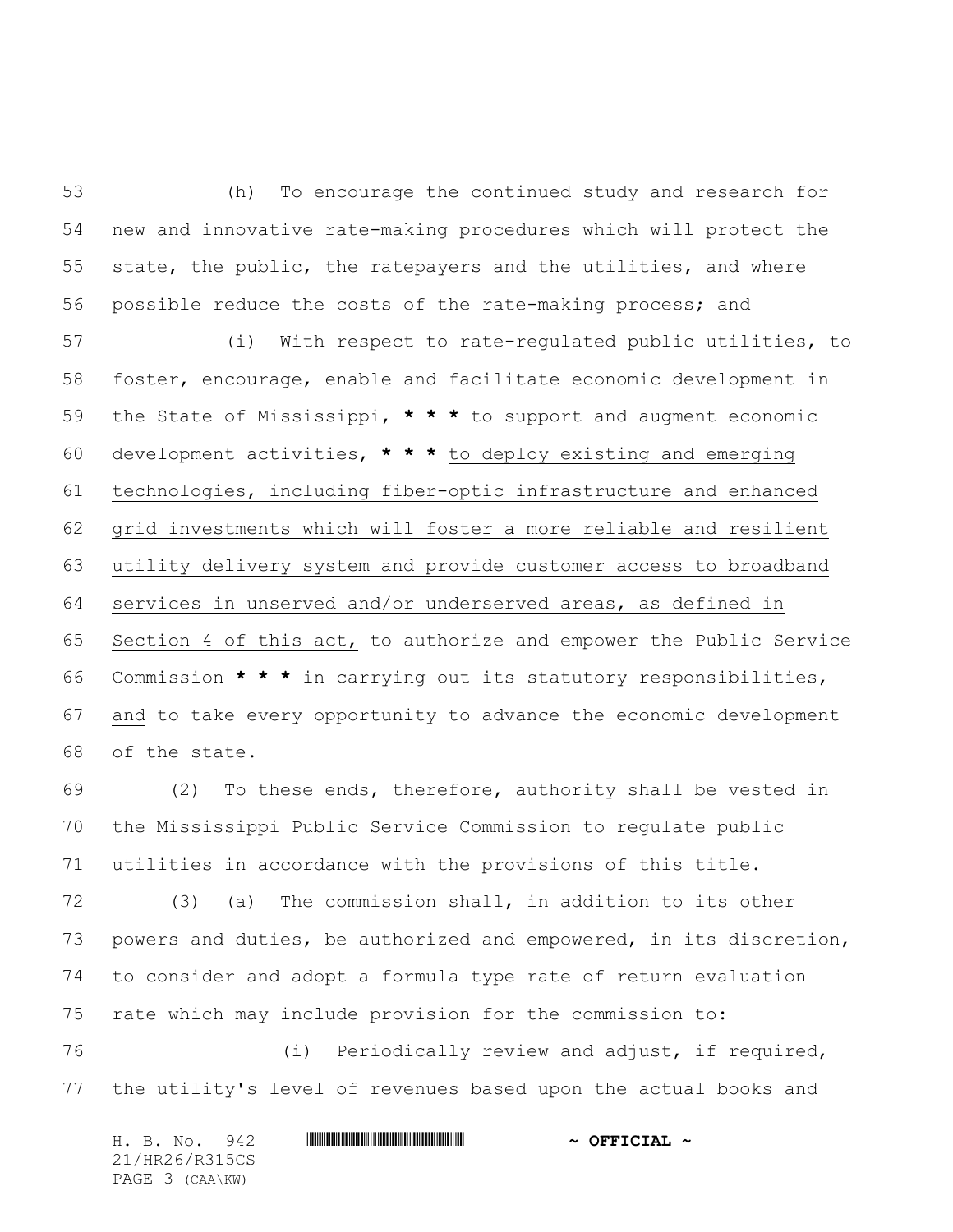records of the utility which are periodically the subject of independent audits and regulatory audits;

 (ii) Review the utility's performance in certain areas or categories which may be used by the commission in the manner selected by it which may include rate incentives or penalties so long as such are found to be fair and reasonable and result in a level of revenue which is fair and reasonable; and

 (iii) Use such other provisions which may be permitted by this chapter.

 (b) When a formula type rate of return evaluation rate with periodic revenue adjustments is adopted by the commission, each periodic revenue adjustment will be separately considered for the purpose of determining whether a hearing is required pursuant to Section 77-3-39(1), and no such hearing shall be required if the amount of any separate periodic adjustment to the level of revenues of the utility is not a "major change" as defined in Section 77-3-37(8).

 (c) In administering any such formula type rate of return evaluation rate, the following procedures shall be observed by the commission:

 (i) Each periodic evaluation shall be supported with a sworn filing by the utility incorporating the data specified in the formula rate adopted by the commission, and such data shall be verified by the commission; and

H. B. No. 942 \*HR26/R315CS\* **~ OFFICIAL ~** 21/HR26/R315CS PAGE 4 (CAA\KW)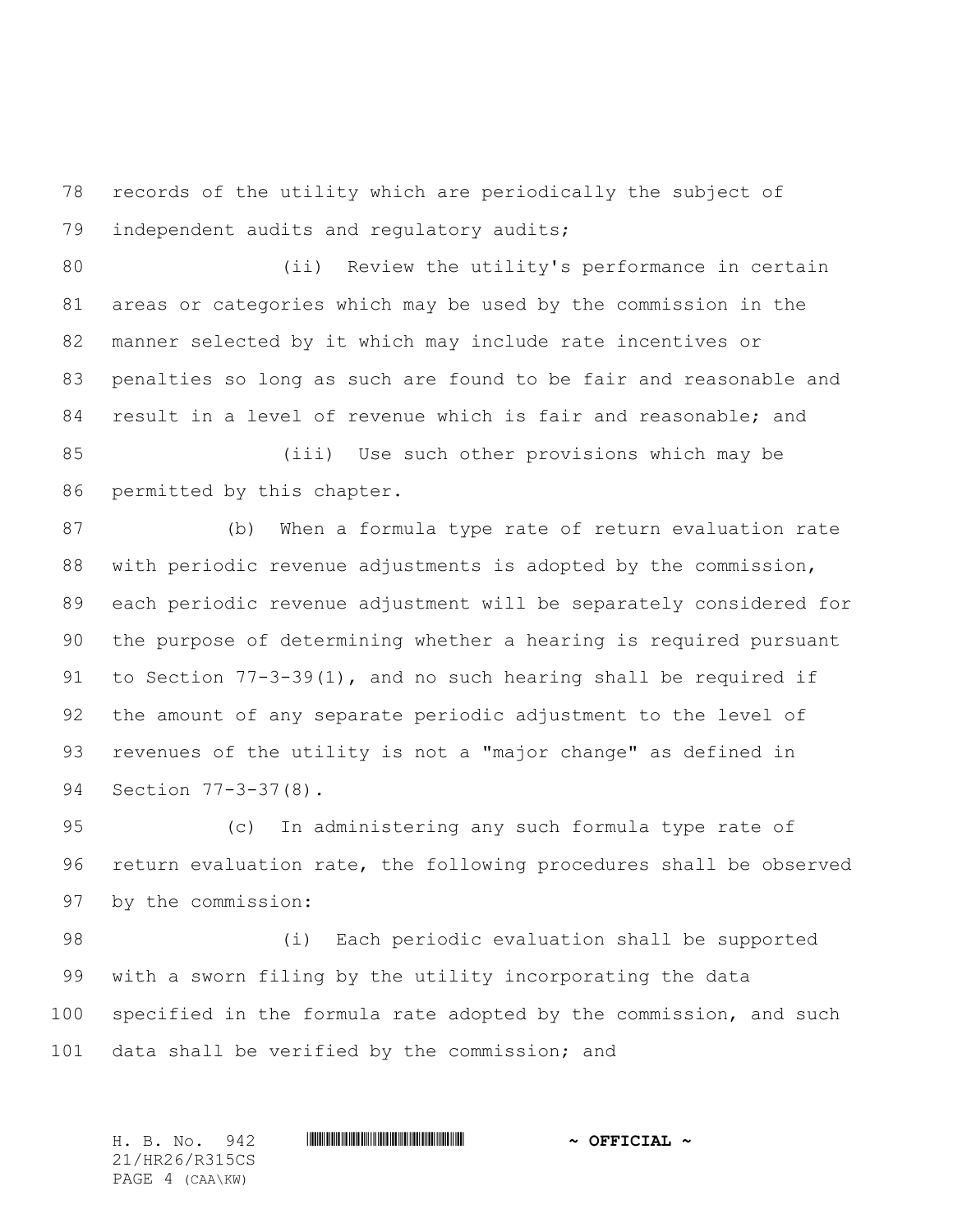102 (ii) A hearing shall be required, as provided by law, to determine compliance with the formula rate plan and the accuracy of the data prior to any change in the level of revenues if the cumulative change in any calendar year exceeds the greater of Two Hundred Thousand Dollars (\$200,000.00) or four percent (4%) of the annual revenues of the utility.

 (d) The requirements of paragraphs (a), (b) and (c) of this subsection and other applicable provisions of Title 77, Chapter 3, Article 1, Mississippi Code of 1972, which are observed by the commission in administering such rate, are hereby declared to be procedural but are not required to be included in the rate itself.

 (4) It is the intention of the Legislature to validate, retroactively to its initial adoption by the commission, any formula type rate, including any revenue adjustments effected pursuant thereto, which has heretofore been adopted by the commission. For the purposes of the retroactive validation and the administration of any formula type rate heretofore adopted by the commission, should the provisions of Title 77, Chapter 3, Article 1, Mississippi Code of 1972, conflict with any provisions of such formula type rate, Title 77, Chapter 3, Article 1, Mississippi Code of 1972, shall be interpreted to prevail and the formula type rate shall hereafter be administered or revised to conform to Title 77, Chapter 3, Article 1, Mississippi Code of 1972; provided, however, such conflict, if any, shall not be held

21/HR26/R315CS PAGE 5 (CAA\KW)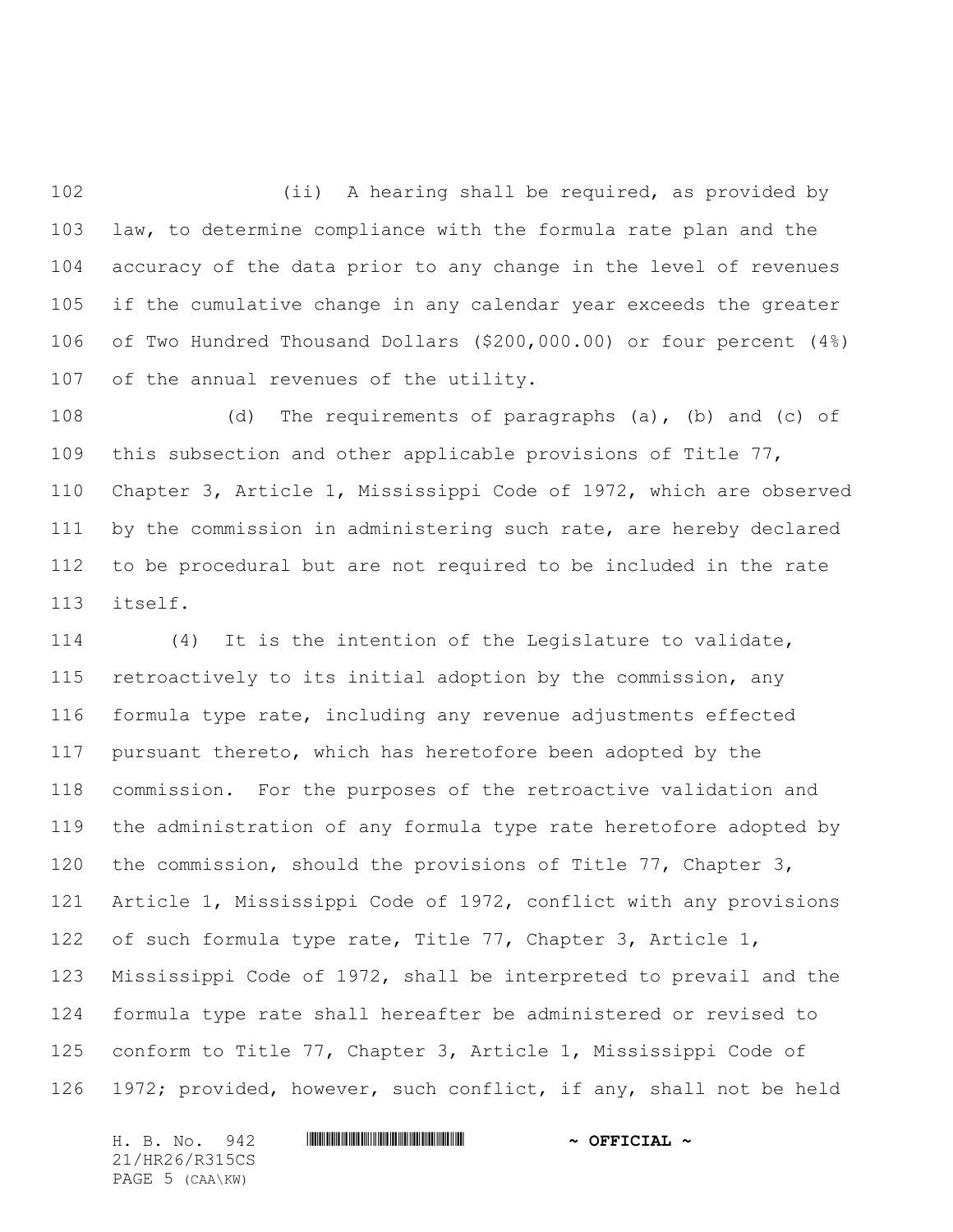to invalidate the retroactive effect of this section upon such rate.

## (5) The Public Service Commission is authorized and

empowered to enter into contracts with federal agencies,

including, but not limited to, the United States Department of

Commerce, the Federal Communications Commission and the National

Telecommunications Information Agency, or state agencies, for the

purposes only of providing services for the collection of data for

mapping of broadband availability and related purposes. For

purposes of this subsection, "state agencies" includes any state

agency including, but not limited to, state institutions of higher

learning.

# **SECTION 2.** Section 77-3-3, Mississippi Code of 1972, is amended as follows:

77-3-3. As used in this chapter:

 (a) The term "corporation" includes a private or public corporation, a municipality, an association, a joint-stock association or a business trust.

 (b) The term "person" includes a natural person, a partnership of two (2) or more persons having a joint or common interest, a cooperative, nonprofit, limited dividend or mutual association, a corporation, or any other legal entity.

 (c) The term "municipality" includes any incorporated city, town or village.

21/HR26/R315CS PAGE 6 (CAA\KW)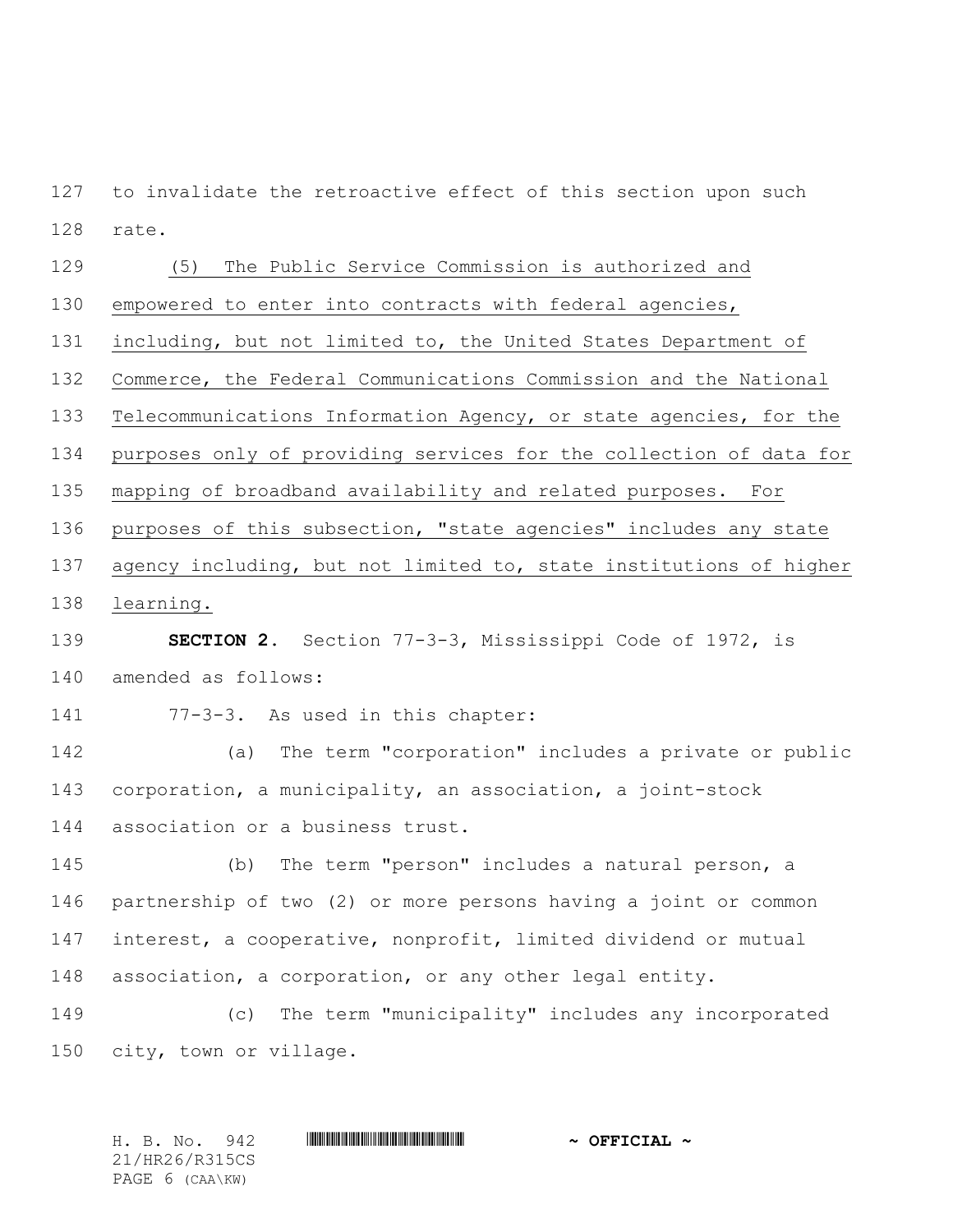(d) The term "public utility" includes persons and corporations, or their lessees, trustees and receivers now or hereafter owning or operating in this state equipment or facilities for:

 (i) The generation, manufacture, transmission or distribution of electricity to or for the public for compensation; (ii) The transmission, sale, sale for resale, or distribution of natural, artificial, or mixed natural and artificial gas to the public for compensation by means of transportation, transmission, or distribution facilities and equipment located within this state; however, the term shall not 162 include the production and gathering of natural gas, the sale of natural gas in or within the vicinity of the field where produced, or the distribution or sale of liquefied petroleum gas or the sale to the ultimate consumer of natural gas for use as a motor vehicle fuel;

 (iii) The transmission, conveyance or reception of any message over wire, of writing, signs, signals, pictures and sounds of all kinds by or for the public, where such service is offered to the public for compensation, and the furnishing, or the furnishing and maintenance, of equipment or facilities to the public, for compensation, for use as a private communications system or part thereof; however, no person or corporation not otherwise a public utility within the meaning of this chapter shall be deemed such solely because of engaging in this state in

21/HR26/R315CS PAGE 7 (CAA\KW)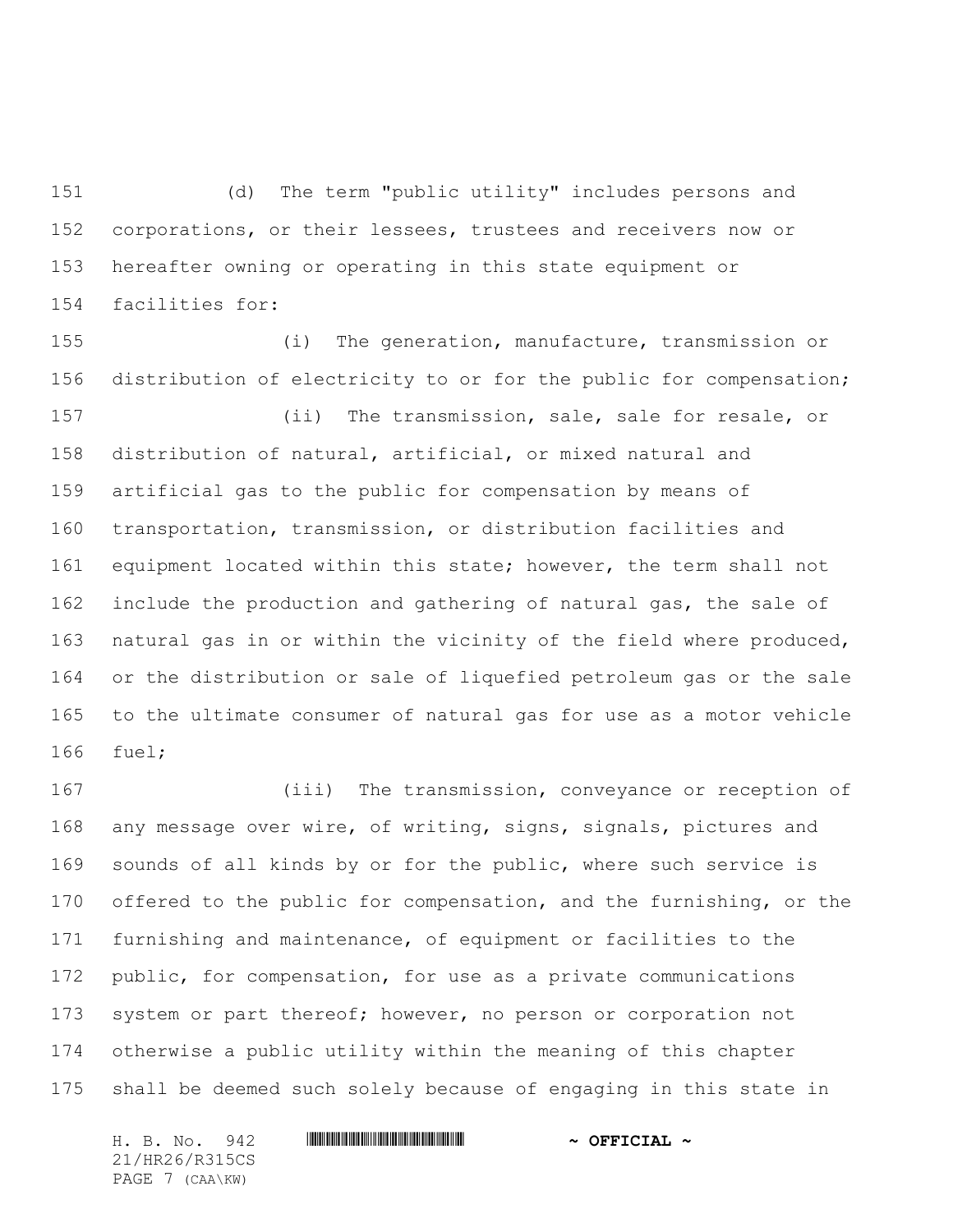the furnishing, for private use as last aforementioned, and 177 moreover, nothing in this chapter shall be construed to apply to television stations, radio stations, community television antenna services, video services, Voice over Internet Protocol services ("VoIP"), any wireless services, including commercial mobile services, Internet Protocol ("IP") - enabled services or broadband services; and

 (iv) The transmission, distribution, sale or resale of water to the public for compensation, or the collection, transmission, treatment or disposal of sewage, or otherwise operating a sewage disposal service, to or for the public for compensation.

 The term "public utility" shall not include any person not otherwise a public utility, who furnishes the services or commodity described in this paragraph only to himself, his employees or tenants as an incident of such employee service or 192 tenancy, if such services are not sold or resold to such tenants or employees on a metered or consumption basis other than the submetering authorized under Section 77-3-97.

 A public utility's business other than of the character defined in subparagraphs (i) through (iv) of this paragraph is not subject to the provisions of this chapter.

 (e) The term "rate" means and includes every compensation, charge, fare, toll, customer deposit, rental and classification, or the formula or method by which such may be

H. B. No. 942 \*HR26/R315CS\* **~ OFFICIAL ~** 21/HR26/R315CS PAGE 8 (CAA\KW)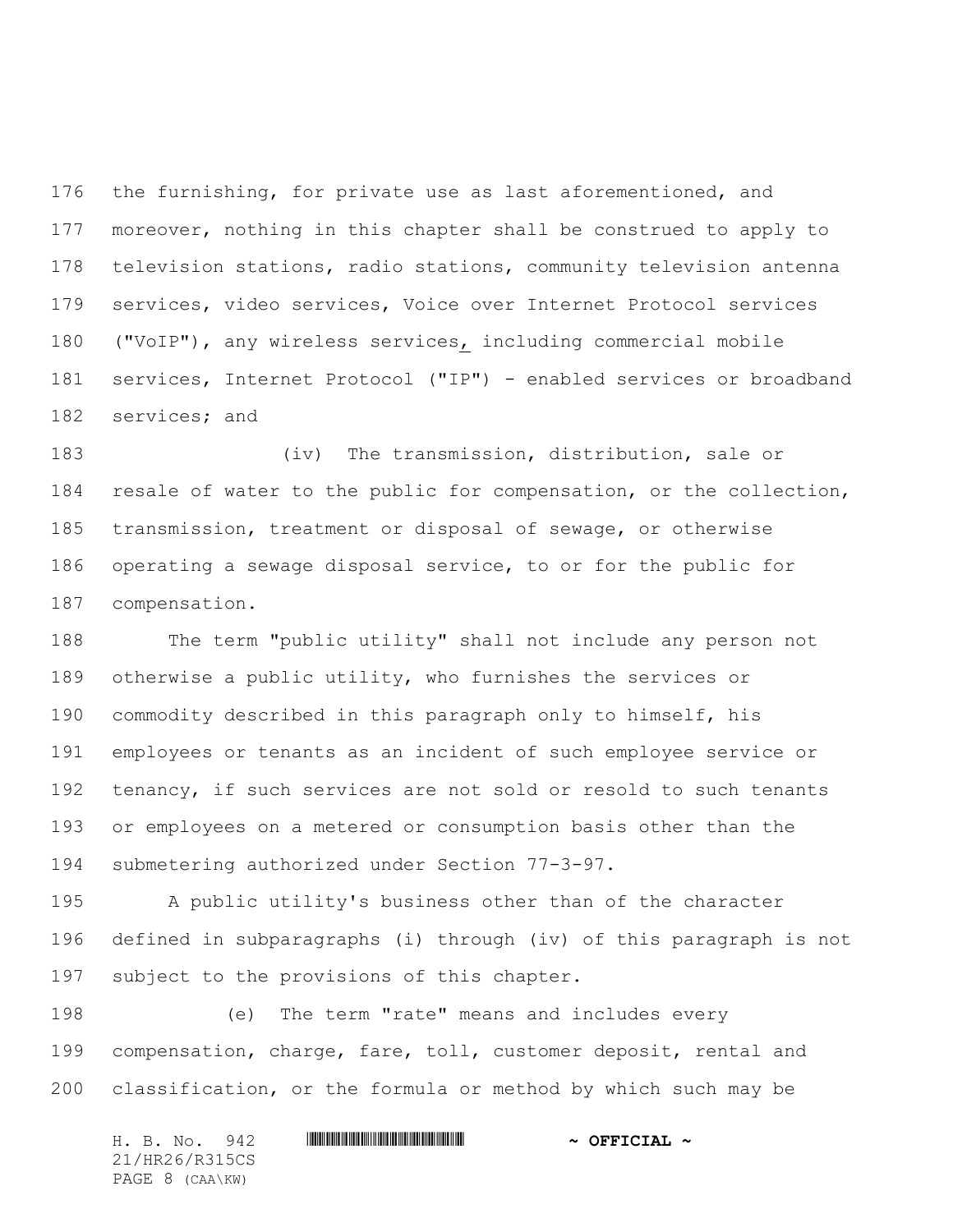determined, or any of them, demanded, observed, charged or collected by any public utility for any service, product or commodity described in this section, offered by it to the public, and any rules, regulations, practices or contracts relating to any such compensation, charge, fare, toll, rental or classification; however, the term "rate" shall not include charges for electrical current furnished, delivered or sold by one (1) public utility to another for resale.

 (f) The word "commission" shall refer to the Public Service Commission of the State of Mississippi, as now existing, unless otherwise indicated.

 (g) The term "affiliated interest" or "affiliate" includes:

 (i) Any person or corporation owning or holding, directly or indirectly, twenty-five percent (25%) or more of the voting securities of a public utility;

 (ii) Any person or corporation in any chain of successive ownership of twenty-five percent (25%) or more of the voting securities of a public utility;

 (iii) Any corporation of which fifteen percent (15%) or more of the voting securities is owned or controlled, directly or indirectly, by a public utility;

 (iv) Any corporation of which twenty-five percent (25%) or more of the voting securities **\* \* \*** is owned or controlled, directly or indirectly, by any person or corporation

| H. B. No. 942   | $\sim$ OFFICIAL $\sim$ |
|-----------------|------------------------|
| 21/HR26/R315CS  |                        |
| PAGE 9 (CAA\KW) |                        |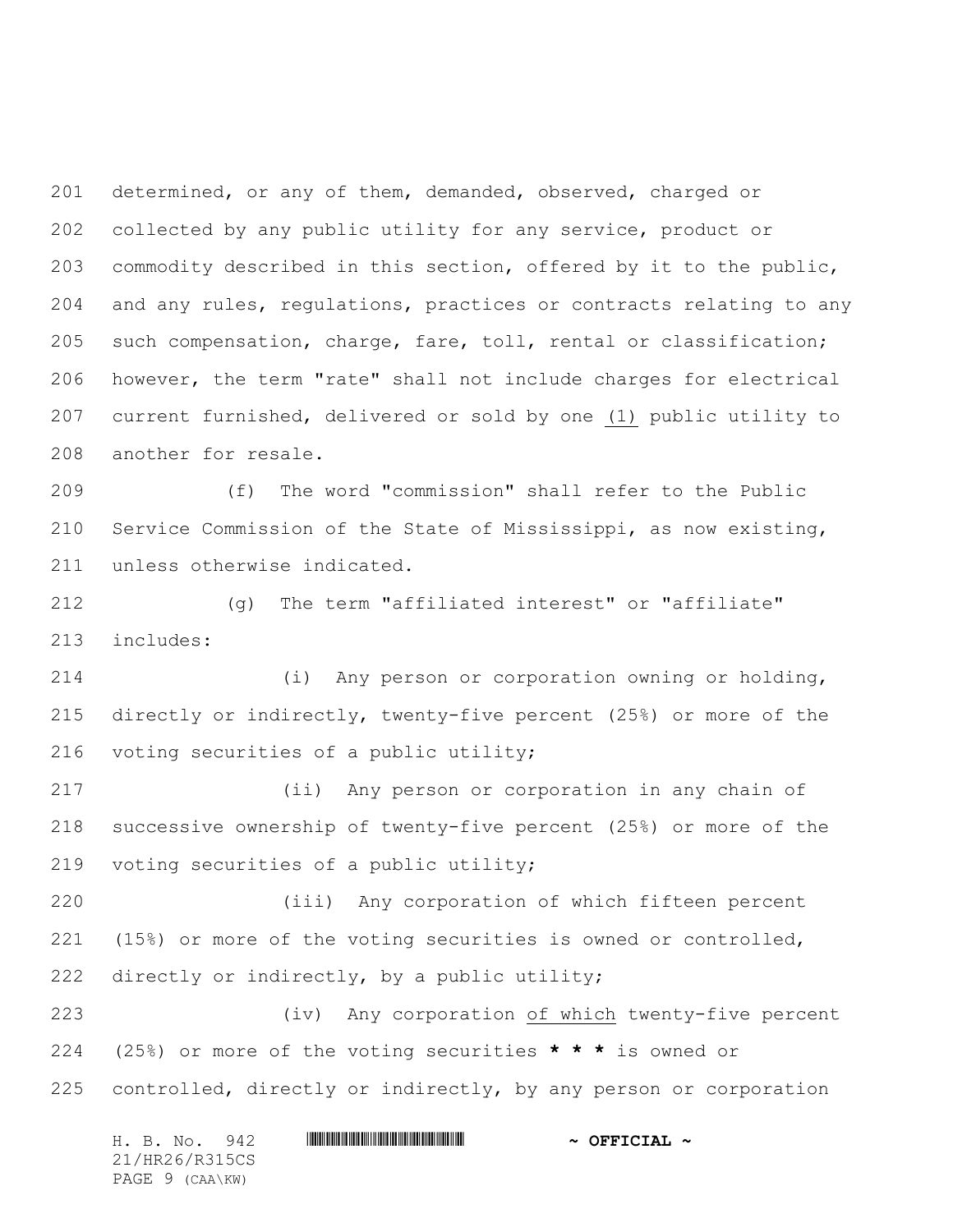that owns or controls, directly or indirectly, twenty-five percent (25%) or more of the voting securities of any public utility or by any person or corporation in any chain of successive ownership of twenty-five percent (25%) of such securities;

 (v) Any person who is an officer or director of a public utility or of any corporation in any chain of successive ownership of fifteen percent (15%) or more of voting securities of a public utility; or

 (vi) Any person or corporation that the commission, after notice and hearing, determines actually exercises any substantial influence or control over the policies and actions of a public utility, or over which a public utility exercises such control, or that is under a common control with a public utility, such control being the possession, directly or indirectly, of the power to direct or cause the discretion of the management and policies of another, whether such power is established through ownership of voting securities or by any other direct or indirect means.

 However, the term "affiliated interest" or "affiliate" shall not include a joint agency organized pursuant to Section 77-5-701 et seq., nor a member municipality thereof.

 (h) The term "facilities" includes all the plant and equipment of a public utility, used or useful in furnishing public utility service, including all real and personal property without limitation, and any and all means and instrumentalities in any

H. B. No. 942 **HRANG RANG RANG RANG PRESIDE ~ OFFICIAL ~** 21/HR26/R315CS PAGE 10 (CAA\KW)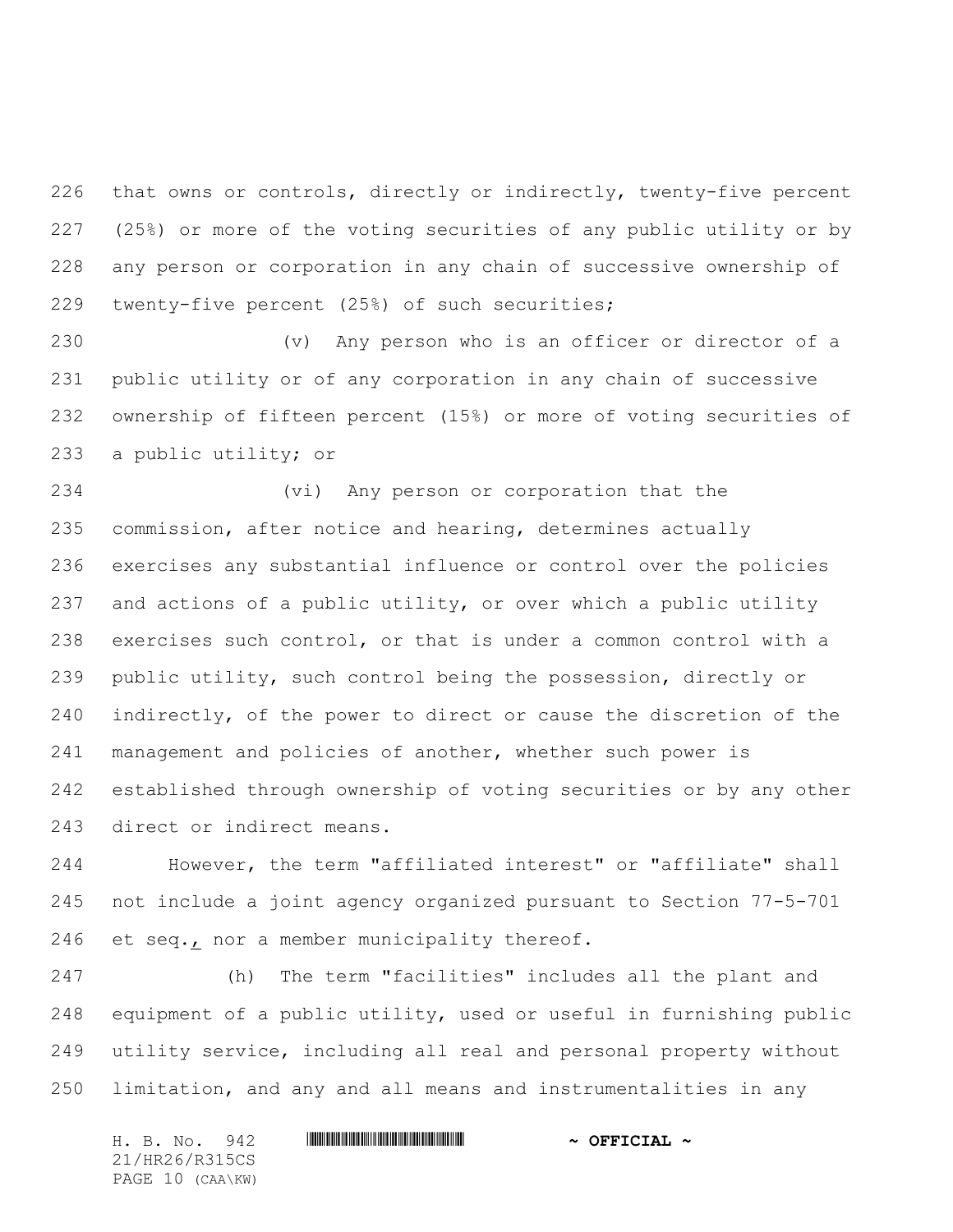manner owned, operated, leased, licensed, used, controlled, furnished or supplied for, by or in connection with its public utility business.

 (i) The term "cost of service" includes operating expenses, taxes, depreciation, net revenue and operating revenue requirement at a claimed rate of return from public utility operations.

 (j) The term "lead-lag study" includes an analysis to determine the amount of capital which investors in a public utility, the rates of which are subject to regulation under the provisions of this chapter, must provide to meet the day-to-day operating costs of the public utility prior to the time such costs are recovered from customers, and the measurement of (i) the lag in collecting from the customer the cost of providing service, and (ii) the lag in paying the cost of providing service by the public utility.

 (k) The term "broadband services" means any service that consists of or includes a high-speed access capability **\* \* \*** as defined in Section 4 of this act and:

 (i) Is used to provide access to the Internet, or (ii) Provides computer processing, information storage, information content or protocol conversion, including any service applications or information service provided over such high-speed access service.

H. B. No. 942 **. ADDED ASSEMBLE A & OFFICIAL ~** 

21/HR26/R315CS PAGE 11 (CAA\KW)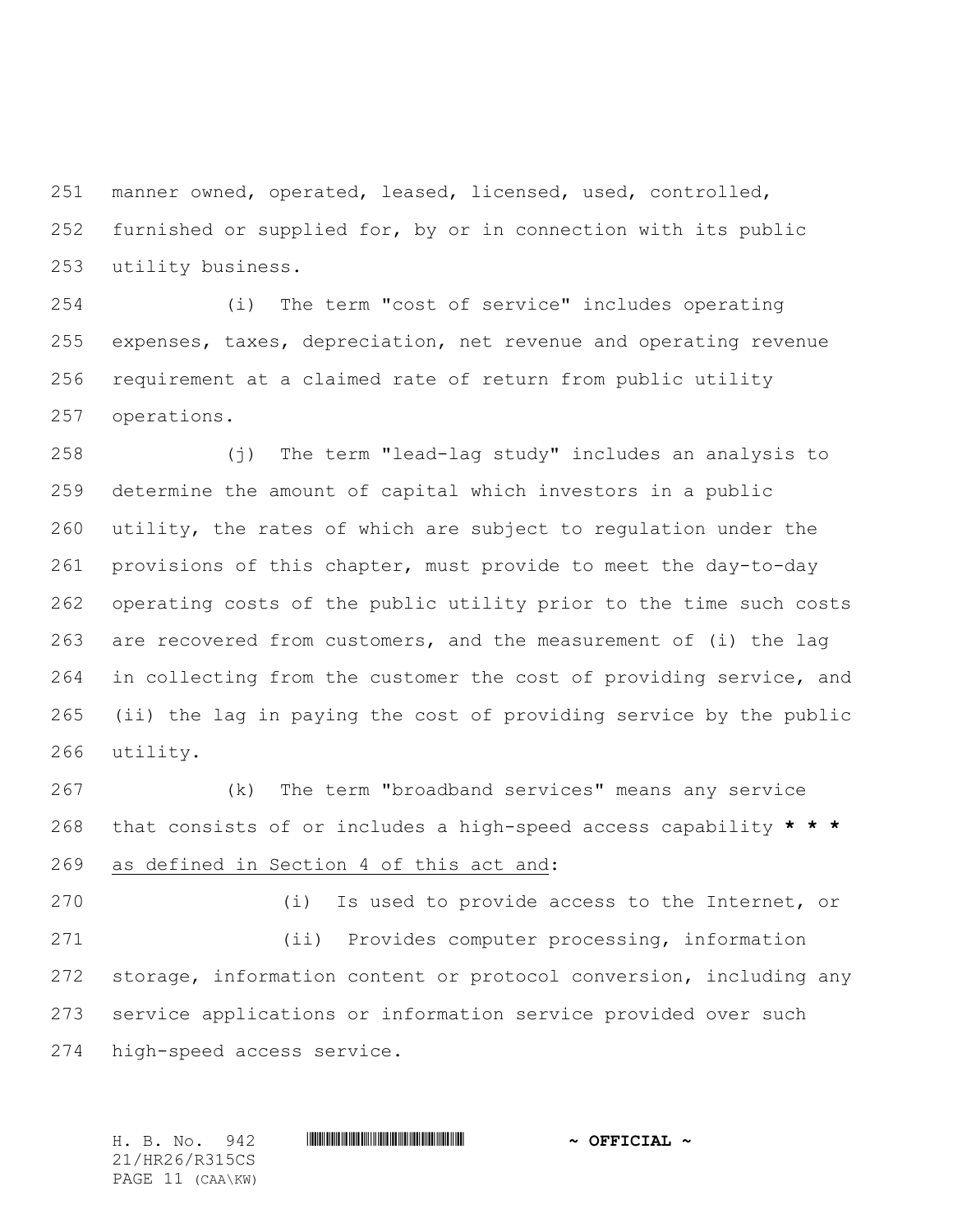(l) The term "video services" means video programming services without regard to delivery technology, including Internet Protocol technology ("Internet Protocol television or IPTV") and video programming provided as a part of a service that enables users to access content, information, email or other services offered over the public internet. The term "video programming" means any programming as defined in 47 USCS Section 522(20).

 (m) The term "Voice over Internet Protocol services" or "VoIP services" means any service that: (i) enables real-time, two-way voice communications that originate from or terminate to the user's location in Internet Protocol or any successor protocol; (ii) uses a broadband connection from the user's location; and (iii) permits users generally to receive calls that originate on the Public Switched Telephone Network and to terminate calls to the Public Switched Telephone Network.

 (n) The term "commercial mobile services" means any services as defined in 47 USCS Section 332(d).

 (o) The term "Internet Protocol-enabled services" or "IP-enabled services" means any service, capability, functionality, or application provided using Internet Protocol, or any successor protocol, that enables an end user to send or receive a communication in Internet Protocol format, or any successor format, regardless of whether the communications is voice, data or video.

21/HR26/R315CS PAGE 12 (CAA\KW)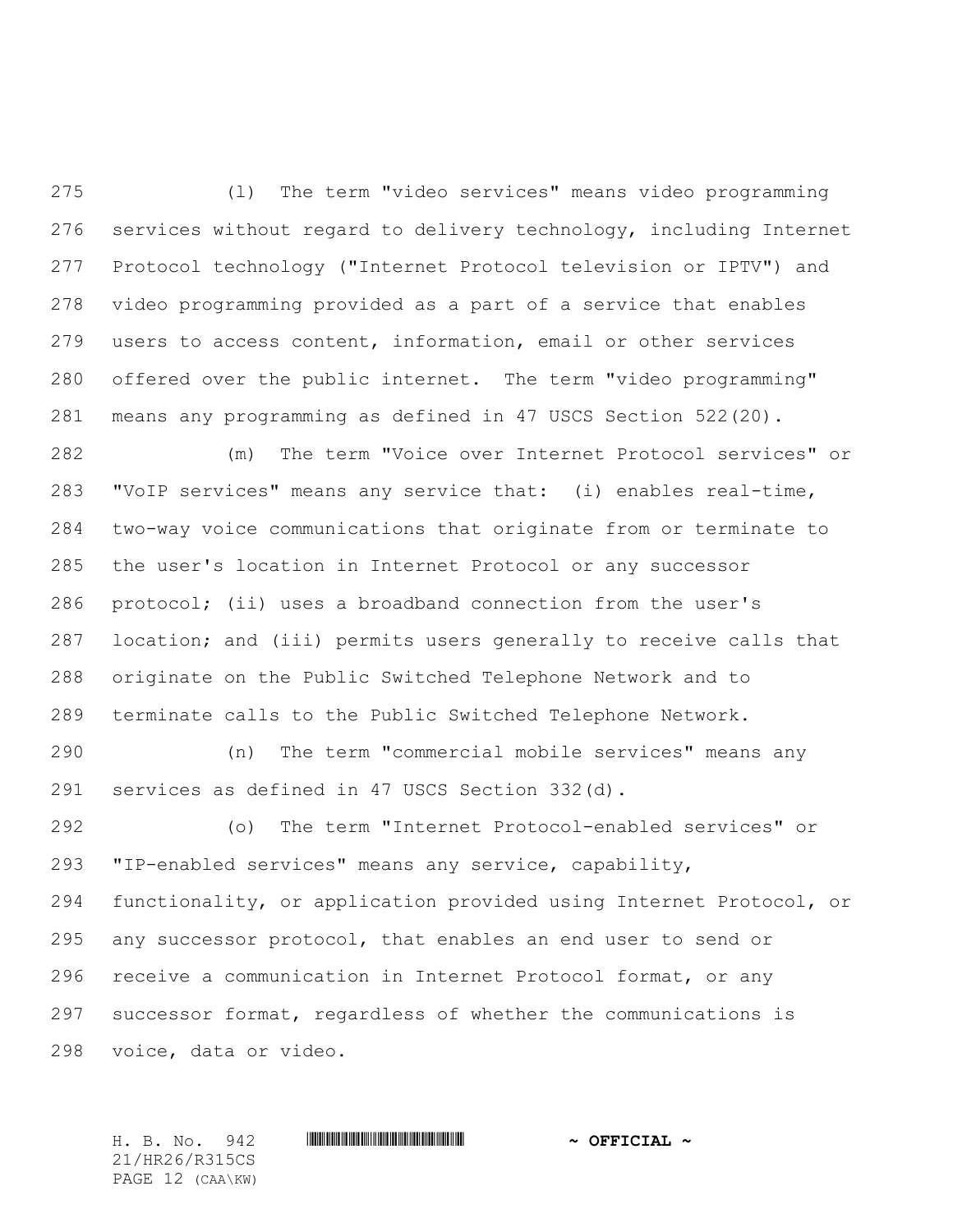| 299 | "Broadband service provider" means an entity that<br>(p)             |
|-----|----------------------------------------------------------------------|
| 300 | provides broadband services to others on a wholesale basis or to     |
| 301 | end-use customers on a retail basis.                                 |
| 302 | "Broadband operator" means a broadband service<br>(q)                |
| 303 | provider that uses the electric delivery system of any               |
| 304 | rate-regulated public utility of the type as defined in Section      |
| 305 | $77-3-3$ (d) (i) with the public utility's consent to provide        |
| 306 | broadband services in unserved and/or underserved areas, as          |
| 307 | defined in Section 4 of this act.                                    |
| 308 | "Electric delivery system" means the poles, lines,<br>(r)            |
| 309 | fiber, cables, broadband system, materials, equipment, easements     |
| 310 | and other facilities or properties used by any rate-regulated        |
| 311 | public utility of the type as defined in Section $77-3-3$ (d) (i) to |
| 312 | deliver or facilitate the delivery, sale or use of electric          |
| 313 | energy.                                                              |
| 314 | The term "enhanced grid investments" means<br>(s)                    |
| 315 | investments in technologies and services that support and improve    |
| 316 | the operational performance, service reliability, resiliency and     |
| 317 | security of the electric delivery system.                            |
| 318 | Nothing contained in this paragraph shall apply to retail            |
| 319 | services that are tariffed by the commission.                        |
| 320 | SECTION 3. Section 77-3-44, Mississippi Code of 1972, is             |
| 321 | amended as follows:                                                  |
| 322 | 77-3-44. (1) Any rate-regulated electric or natural gas              |
| 323 | public utility with certificated service area in Mississippi may     |
|     |                                                                      |

|  | H. B. No. 942    |  | $\sim$ OFFICIAL $\sim$ |
|--|------------------|--|------------------------|
|  | 21/HR26/R315CS   |  |                        |
|  | PAGE 13 (CAA\KW) |  |                        |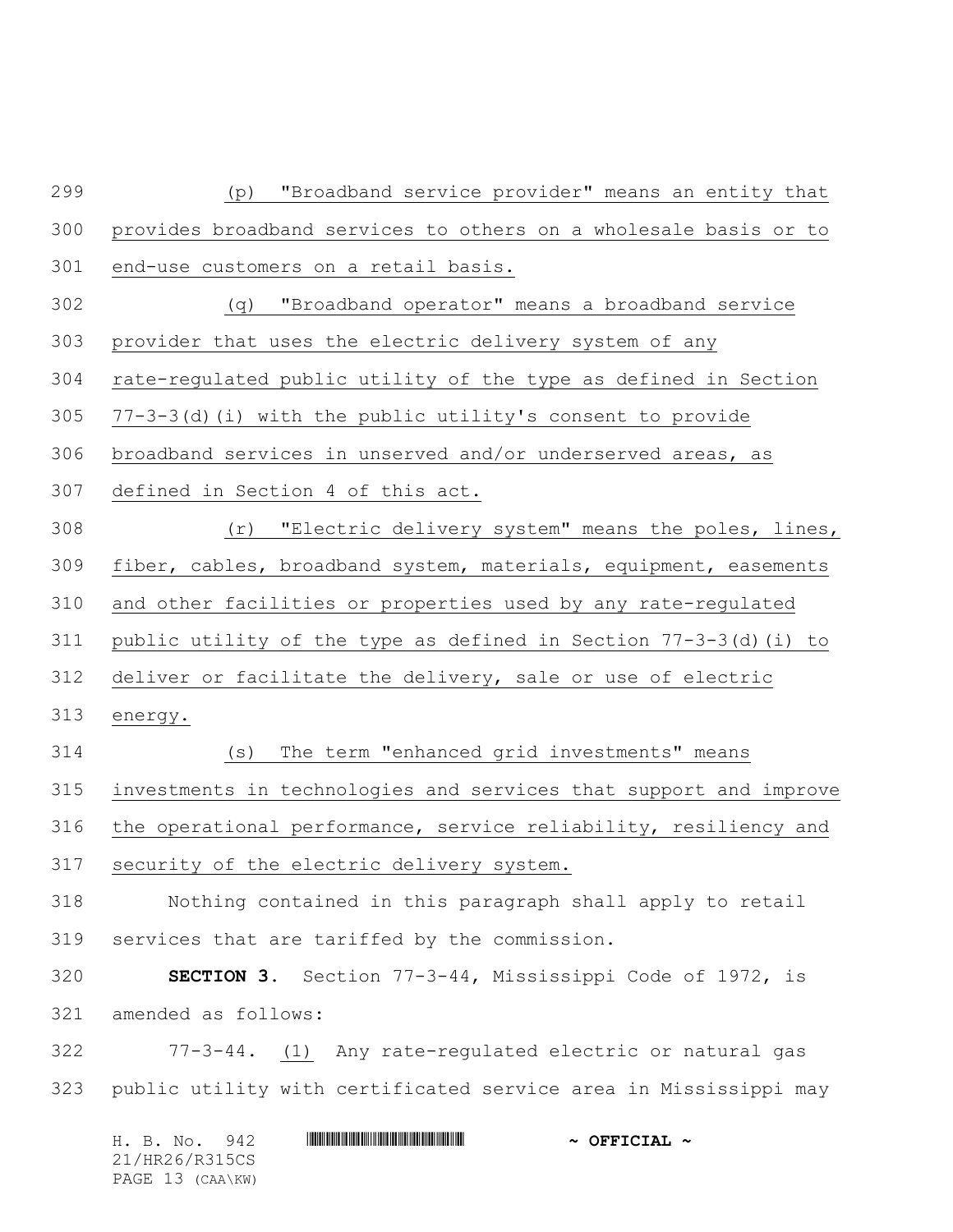undertake economic development activities, whether directly or indirectly, including activities such as providing capital, or investment in or acquisition and development of business or industrial sites and the necessary infrastructure or services needed to attract new or existing businesses or industry, to create or maintain employment opportunities, or deployment of fiber-optic infrastructure and enhanced grid investments, including those which provide customer access to broadband services in unserved and/or underserved areas, as defined in Section 4 of this act, or otherwise to positively impact or in some manner promote the sale of electric energy or natural gas within its certificated service area. Any facilities developed, constructed or acquired in support of the activities described in this section, including fiber-optic infrastructure investments and enhanced grid investments, including those which provide customer access to broadband services in unserved and/or underserved areas, as defined in Section 4 of this act, and for which a certificate of public convenience and necessity or other commission approval has been granted after July 1, 2015, as well as any capital investment in natural gas reserves made directly or indirectly by an electric or natural gas public utility to foster long-term stability in the cost of fuel, may be deemed used and useful in the provision of electric or natural gas service regardless of whether or not any end-use customers are taking service from said

21/HR26/R315CS PAGE 14 (CAA\KW)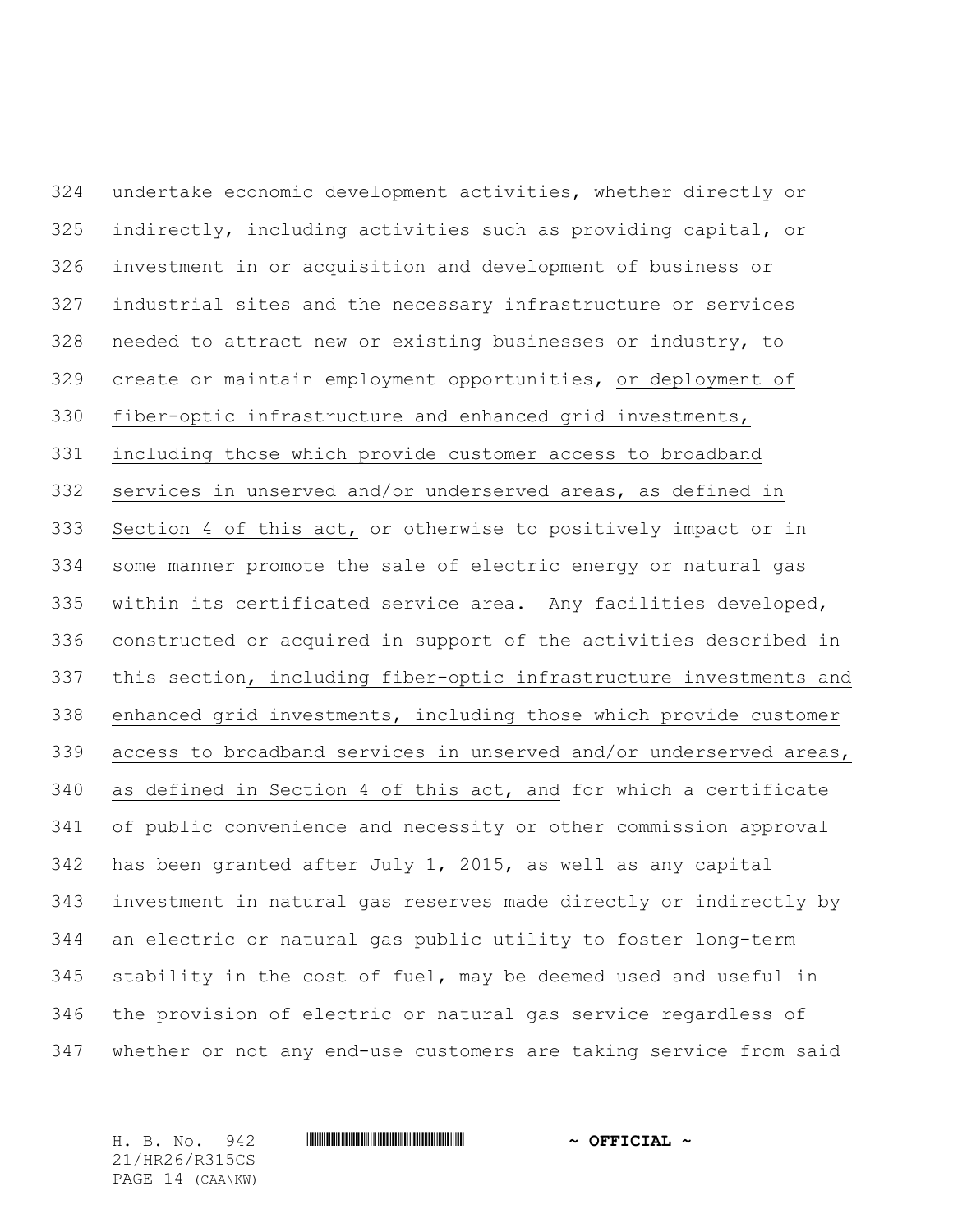facilities or investment and otherwise recoverable through the utility's rates.

 (2) (a) In addition, to further expand fiber-optic infrastructure in the state, any rate-regulated public utility of the type as defined in Section 77-3-3(d)(i) may grant permission to broadband service providers to use the electric delivery system, including without limitation the fiber-optic infrastructure and enhanced grid investments, of the rate-regulated public utility to provide broadband services or other similar services as defined in Section 77-3-3(k) through (o). To the extent a rate-regulated public utility grants permission to any broadband service provider to use any part of the utility's electric delivery system, including without limitation its fiber optic infrastructure and enhanced grid investments, it must do so under just and reasonable rates, terms and conditions and it must grant such permission to all other broadband operators and broadband service providers on a nondiscriminatory basis. (b) The rate-regulated public utility shall not: (i) allow the use of its electric delivery system by a broadband operator to provide broadband services as defined above to diminish the reliability of the electric delivery system; (ii) require any person to purchase broadband services as a condition of receiving or continuing to receive electric service; (iii) disconnect, or threaten to disconnect, electric service to any

H. B. No. 942 **HRANG RANG RANG RANG PRESIDE ~ OFFICIAL ~** 21/HR26/R315CS PAGE 15 (CAA\KW)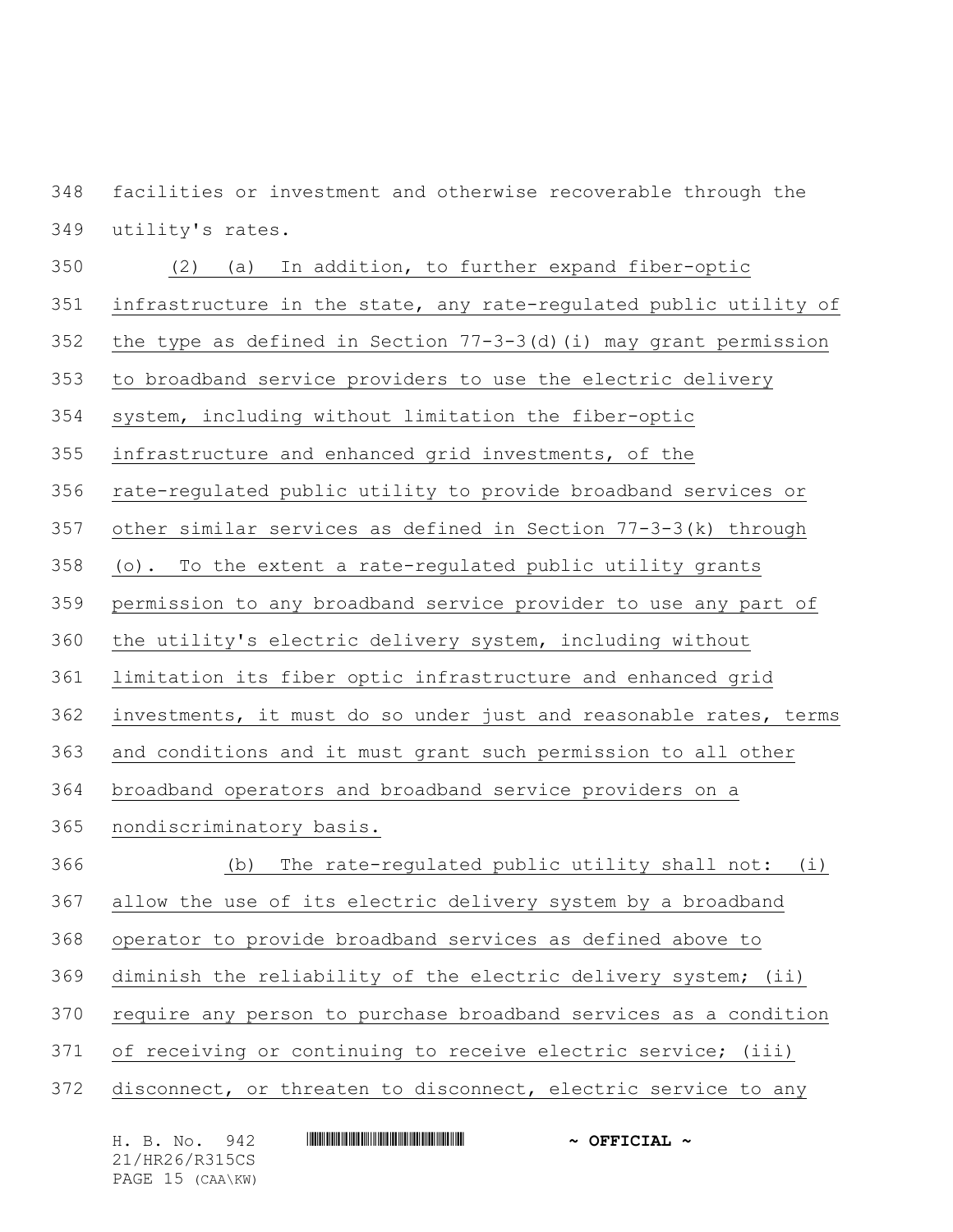customer due to the customer's failure to pay for broadband services; or (iv) provide for a discount on electric rates when a customer purchases broadband services from a broadband service provider. Any complaint related to a rate-regulated public utility's permissive offer of use pursuant to this paragraph (b) shall be brought before and resolved by the Public Service Commission. (c) In addition, to further expand fiber-optic infrastructure and economic development in the state, any public utility, including electric cooperatives, of the type as defined in Section 77-3-3(d)(i) may grant permission to a retail customer with a nonaggregated load greater than twenty (20) megawatts to construct, install, or maintain above or underground fiber-optic infrastructure on the public utility's existing right-of-way of its electric delivery system. (d) In instances where a landowner has previously been compensated for the use of their land through a right-of-way instrument with a rate-regulated public utility, the use of the rate-regulated public utility's electric delivery system for the provision of broadband services to a broadband operator, to a broadband service provider or use of the rate-regulated public utility's existing right-of-way on its electric delivery system by a retail customer to construct, install, or maintain above or underground fiber-optic infrastructure shall not be considered an additional burden on the real property upon which the

| H. B. No.<br>942 | $\sim$ OFFICIAL $\sim$ |
|------------------|------------------------|
| 21/HR26/R315CS   |                        |
| PAGE 16 (CAA\KW) |                        |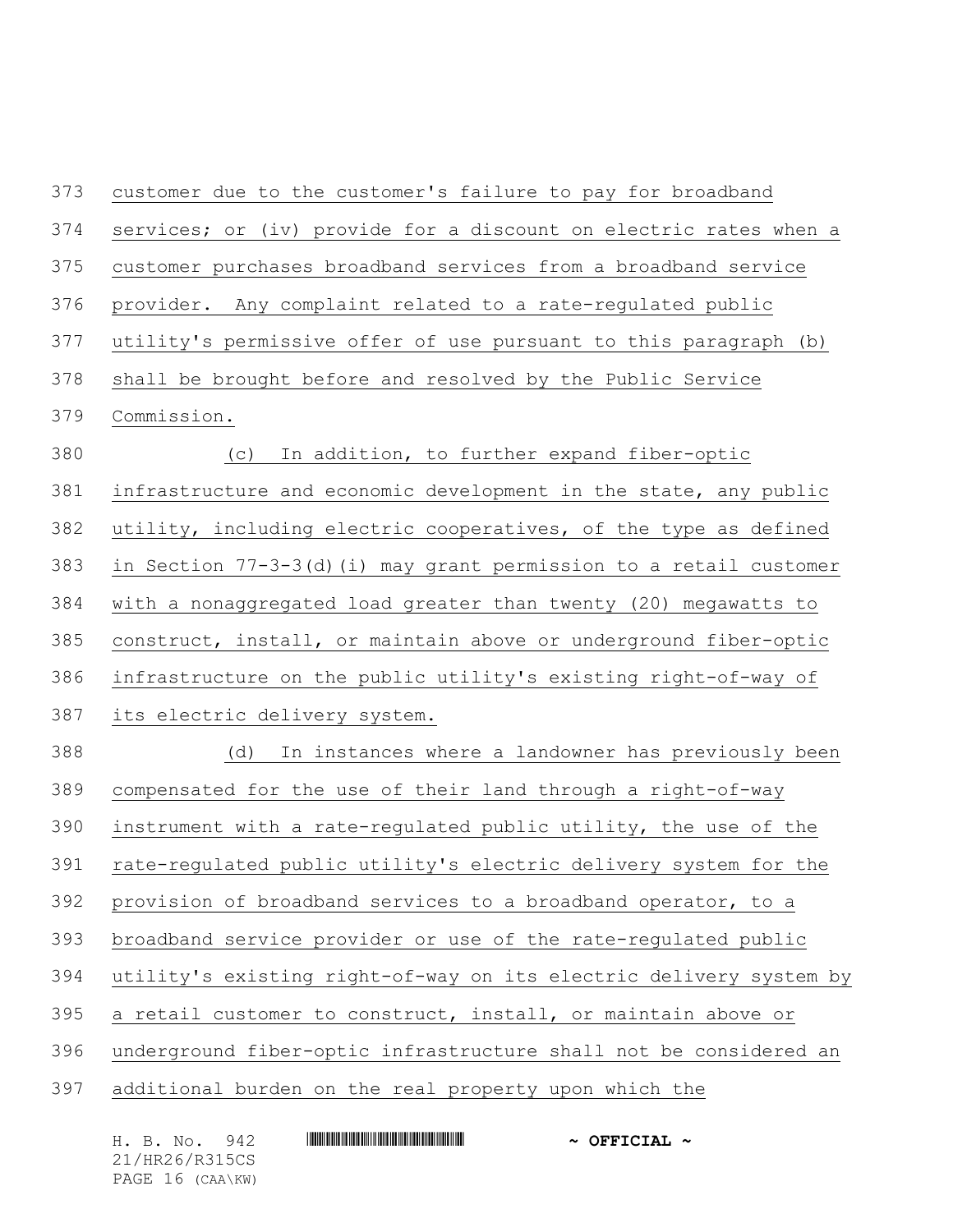rate-regulated public utility's electric delivery system is located and shall not require the rate-regulated public utility, the broadband operator or retail customer to obtain the consent of anyone having an interest in the real property upon which the rate-regulated public utility's electric delivery system is located. (e) If a portion of a rate-regulated public utility's electric delivery system is used by a broadband operator for the provision of broadband services or a portion of a rate-regulated public utility's right-of-way is used by a retail customer to construct, install, or maintain above or underground fiber-optic infrastructure and the landowner of the real property on which such portion is located believes his property has been damaged by such use, the landowner may petition the circuit court of the county in which the property is situated for any damages to which the landowner may be entitled under this subsection: (i) The petition allowed and damages recoverable 415 under this subsection shall be the landowner's exclusive remedy, and the landowner shall not be entitled to assert any other 417 theory, claims or causes of action nor recover any other damages, punitive damages, costs, attorneys' fees, or other relief. (ii) The recoverable damages, if any, shall be recoverable only from the broadband operator or retail customer and not from the rate-regulated public utility.

| H. B. No.<br>942 | $\sim$ OFFICIAL $\sim$ |
|------------------|------------------------|
| 21/HR26/R315CS   |                        |
| PAGE 17 (CAA\KW) |                        |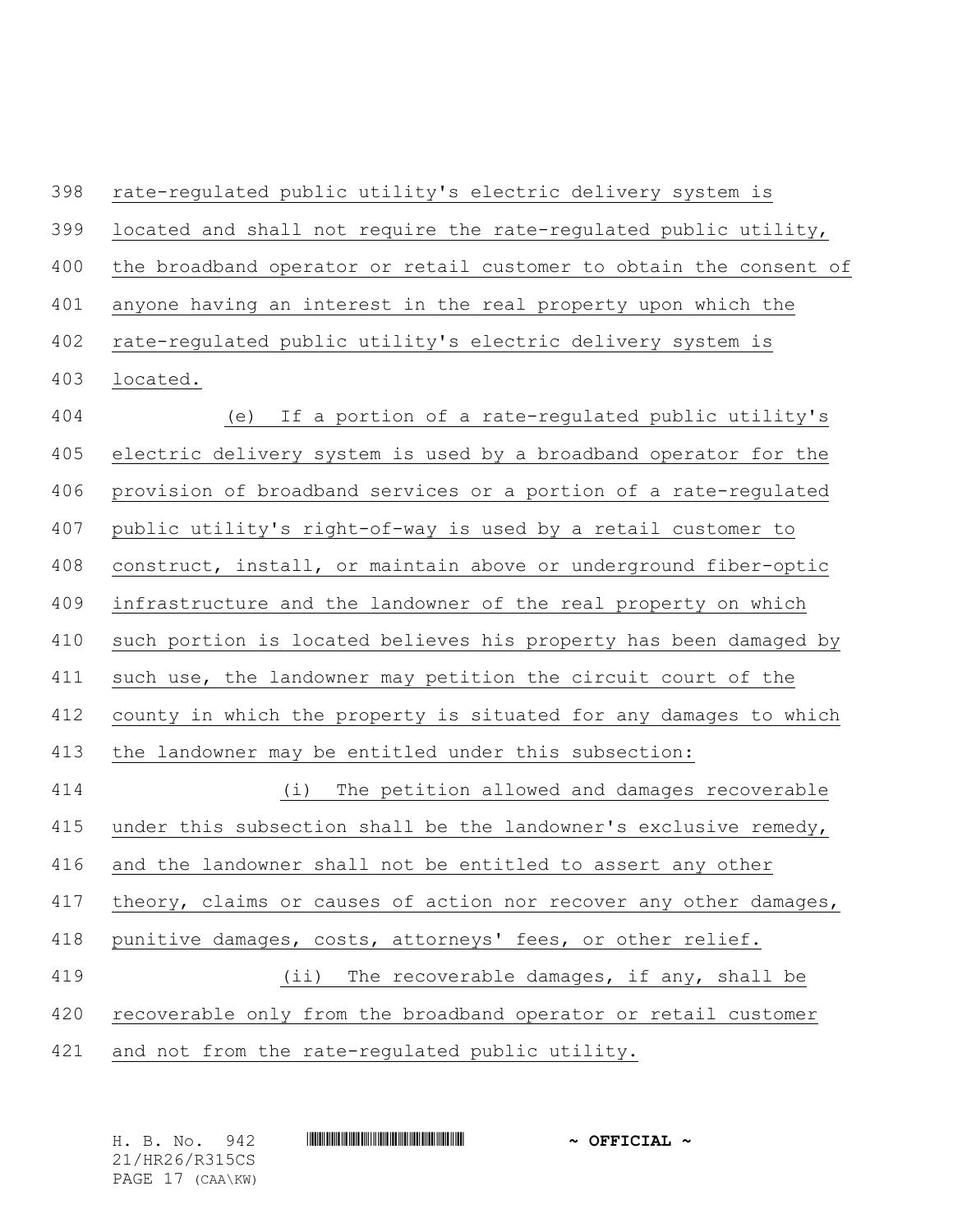| 422 | The damages recoverable shall be an amount<br>(iii)                |
|-----|--------------------------------------------------------------------|
| 423 | equal to the difference between 1. the fair market value of the    |
| 424 | landowner's interest in the real property immediately before the   |
| 425 | rate-regulated public utility's electric delivery system on the    |
| 426 | owner's property was first used by the broadband operator or       |
| 427 | retail customer for the provision of broadband services, and 2.    |
| 428 | the fair market value of the landowner's interest in the real      |
| 429 | property immediately after the rate-regulated public utility's     |
| 430 | electric delivery system on the landowner's property was first     |
| 431 | used by the broadband operator or retail customer for the          |
| 432 | provision of broadband services. The before-and-after values must  |
| 433 | be established by the testimony of a qualified real estate         |
| 434 | appraiser. The damages, if any, shall be fixed and shall not be    |
| 435 | deemed to continue, accumulate, or accrue. The court shall, as     |
| 436 | part of its judgment, confirm the rights granted by the            |
| 437 | rate-regulated public utility to the broadband operator or retail  |
| 438 | customer and their respective successors and assigns for the       |
| 439 | placement or use of a broadband system on or as part of the        |
| 440 | electric delivery system. The judgment will have the same effect   |
| 441 | of a conveyance executed in due form of law and shall run with the |
| 442 | land; and a certified copy of said judgment may be filed by the    |
| 443 | broadband operator or retail customer in the land records of the   |
| 444 | county in which the subject property is located.                   |
| 445 | Evidence of past, current or future revenues<br>(iv)               |
| 446 | or profits derived or to be derived by a broadband operator or     |
|     |                                                                    |

| H. B. No. 942    | $\sim$ OFFICIAL $\sim$ |
|------------------|------------------------|
| 21/HR26/R315CS   |                        |
| PAGE 18 (CAA\KW) |                        |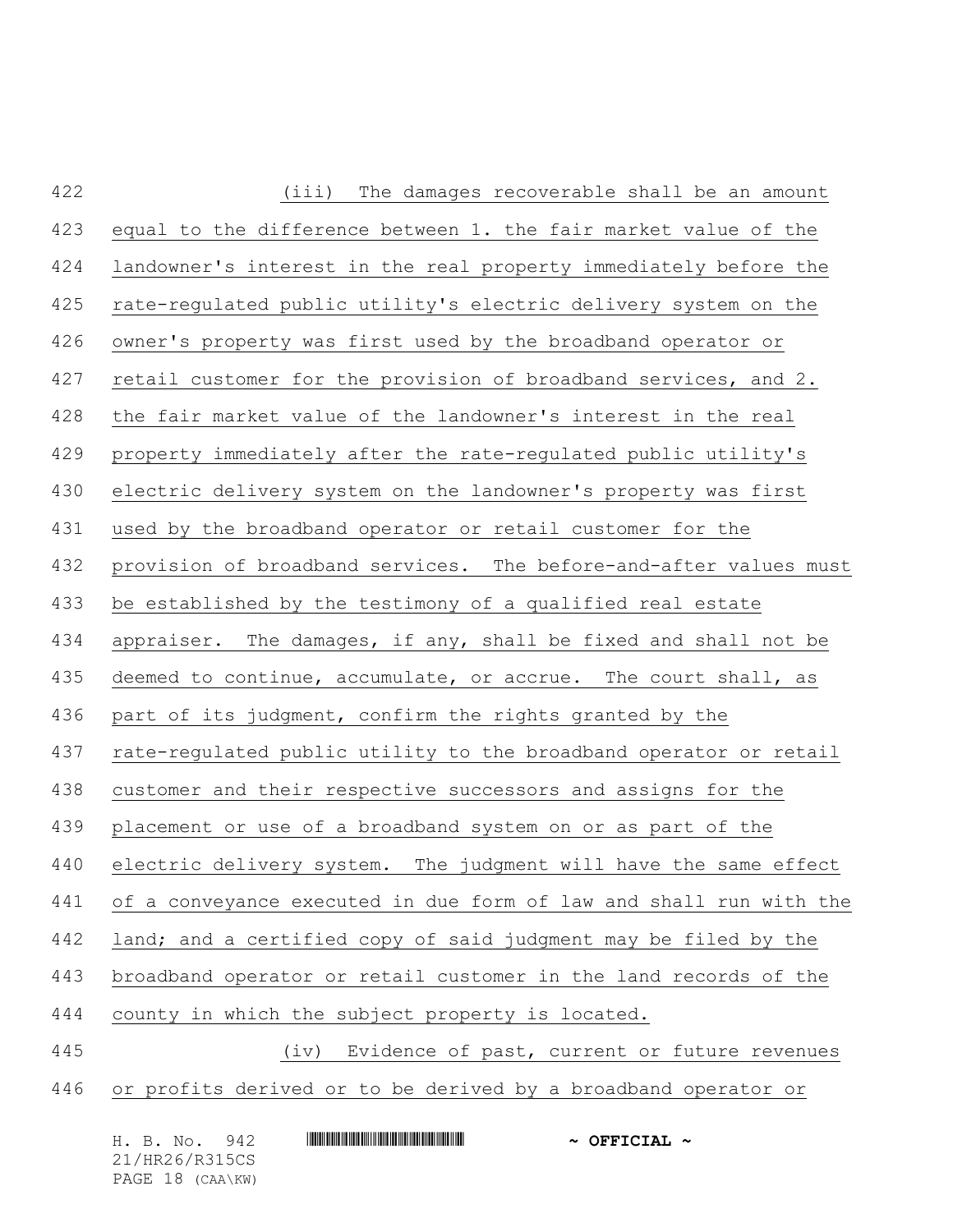retail customer from providing broadband services is not admissible for any purpose in any such proceeding. (v) The landowner shall not be entitled to any damages or other relief relating to any broadband system or portion thereof that is located on the landowner's property or any fiber-optic infrastructure by the retail customer that is located on the landowner's property and is used or could be used by the rate-regulated public utility for its own operations. (vi) The landowner shall not be entitled to any relief or damages if an easement has been granted to the broadband operator or retail customer, if the landowner has authorized the rate-regulated public utility to use or allow others to use its 459 electric delivery system for the provision of broadband services, or if the landowner has authorized the rate-regulated public utility to use its existing right-of-way to construct, install, or maintain above or underground fiber-optic infrastructure. (f) Nothing in this section shall affect, abrogate, or eliminate in any way any obligation of a rate-regulated public utility or broadband operator, as defined in Section 77-3-3(q) to comply with any applicable safety and permitting requirements of any railroad company or any state governmental body or agency with respect to property that is held or controlled by such railroad company or state governmental body or agency, as the case may be, and in, on, over, or across which an easement is located.

H. B. No. 942 **HRANG RANGE RANGE AND A OFFICIAL ~** 21/HR26/R315CS PAGE 19 (CAA\KW)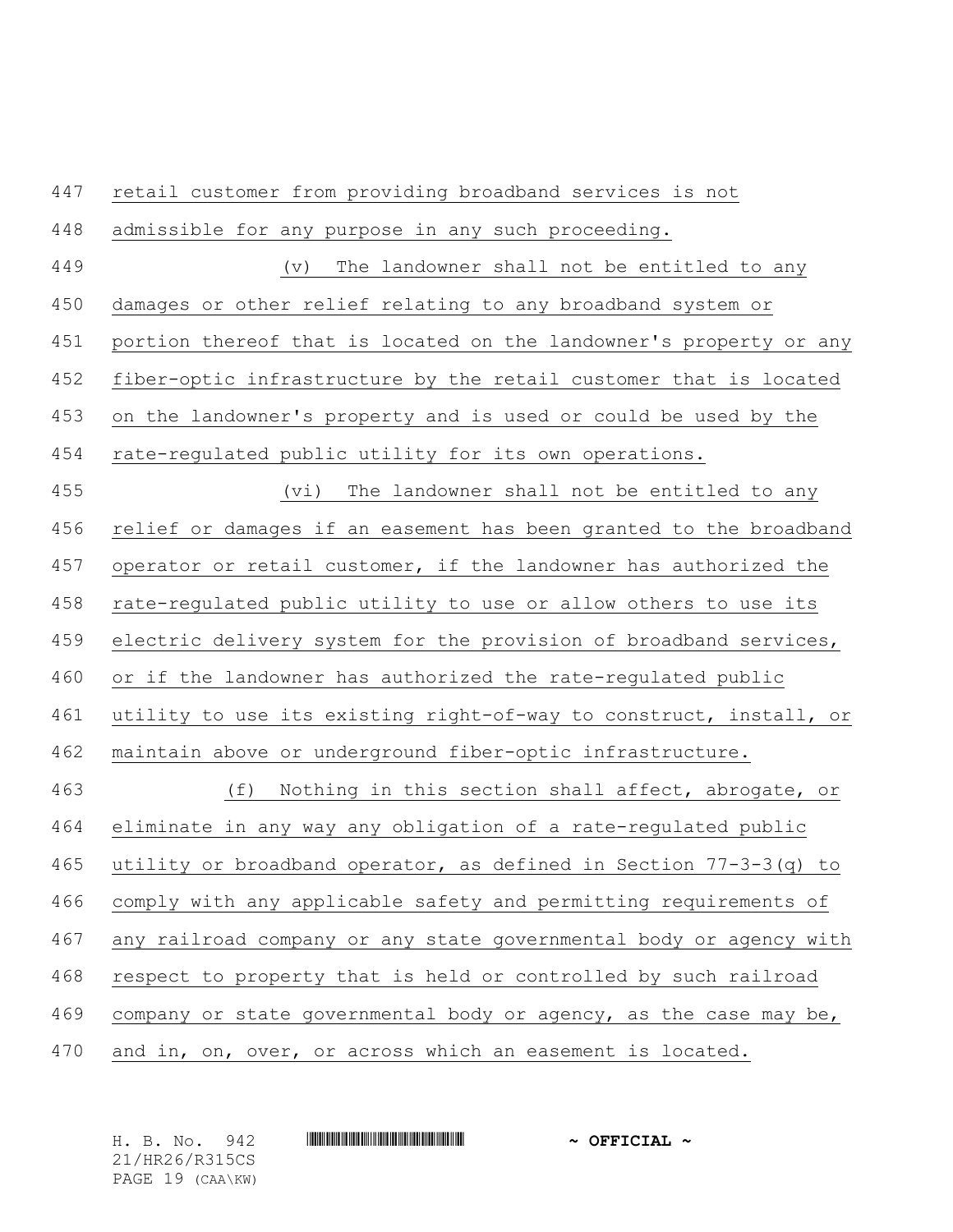(g) All costs paid by a rate-regulated public utility to acquire right-of-way shall be considered cost of service and recovered through rates, and all revenue collected by a rate-regulated public utility from third-party use of a rate-regulated public utility right-of-way shall be credited back to customers in a comparable manner. The Public Service Commission shall establish a mechanism for electric utility revenues deriving from the provision of competitive broadband services such that electric service customers receive an annual credit, adjusted annually, for any wholesale revenues derived from fiber optic infrastructure and enhanced grid investments.

 **SECTION 4.** (1) For purposes of this act, "unserved and/or underserved areas" means areas lacking access to broadband service capable of delivering high-speed Internet access of at least twenty-five (25) megabits per second downstream and three (3) megabits per second upstream, from at least one (1) provider of broadband service, until such time as the Federal Communications Commission (FCC) updates the national broadband definition when the Public Service Commission may set a new definition of "unserved and/or underserved areas" based on the updated FCC standard.

 (2) Except for Section 77-3-44(2)(c), nothing in this act shall be interpreted to affect the provisions of Sections 77-17-1 through 77-17-15 (the Mississippi Broadband Enabling Act).

| H. B. No. 942    |  |  | $\sim$ OFFICIAL $\sim$ |
|------------------|--|--|------------------------|
| 21/HR26/R315CS   |  |  |                        |
| PAGE 20 (CAA\KW) |  |  |                        |